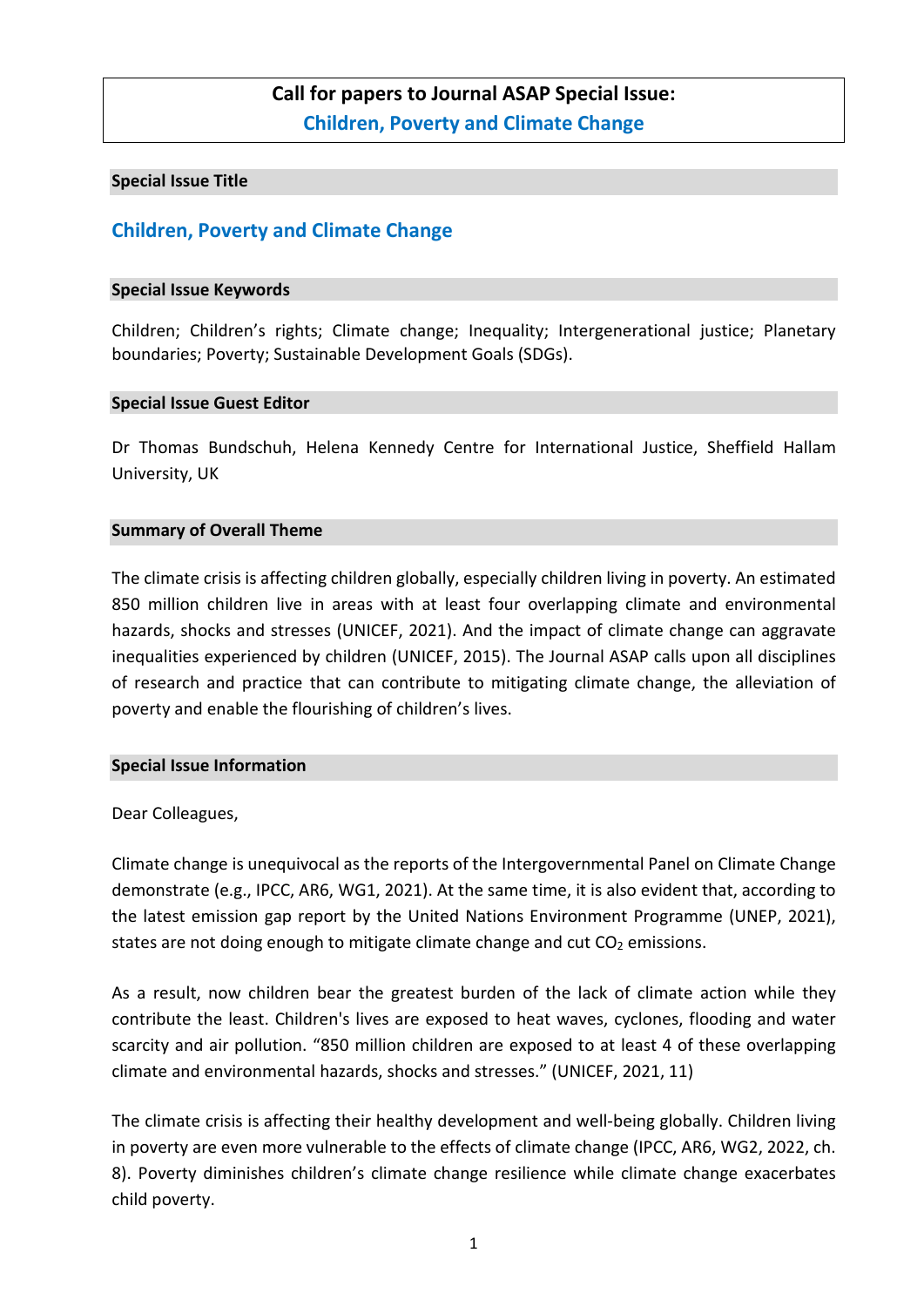Clearly, the climate crisis requires urgent action for children. Any delay means that today's children and children yet to be born will suffer more (Thiery et al., 2021), will spend more years in a world damaged by global warming and will have to stem higher costs to confront climate change as the human-made climate disruption is deteriorating over time if not halted, with the risk of exceeding tipping points (Lenton et al., 2019) and overstepping planetary boundaries (Rockström et al., 2009).

# *Implications*

There are urgent questions directed to all disciplines: How can we secure children's lives and futures in an unequal world? How can we create a stable climate and a safe environment conducive to their development and flourishing over their full life and for generations to come? We would like to take up these questions in this call to all disciplines, areas of research and practice that can contribute to mitigating climate change, to the alleviation of poverty and to the protection and flourishing of children.

This call might be approached from three different angles:

- (1) How can we explore and understand the *dynamics* of child development, poverty and climate change and the related economic, social and political determinants?
- (2) How can we examine and understand the normative *standards* that help us identify what we owe to present and future children?
- (3) How can we find and identify entry points of *intervention* and pathways for action that would effectively address climate change and at the same time contribute to poverty alleviation, both aimed at creating sustainable conditions for flourishing lives of present and future children?

## *Invitation*

Against this background, we would like to invite proposals addressing the interrelation of climate change and poverty with regard to children in, but not limited to, these areas:

- Climate science (e.g., IPCC AR6: WG1, 2021; WG2, 2022; WG3, 2022);
- Climate change and children's life-course;
- Developmental origins of health and disease (DOHaD) and transgenerational epigenetic effects;
- Especially vulnerable children (e.g., children of ethnic minorities, children in rural areas, disabled children, Indigenous children, street children);
- Poverty and its measurement;
- Climate change and poverty;
- The impact of the Covid-19 pandemic;
- Education;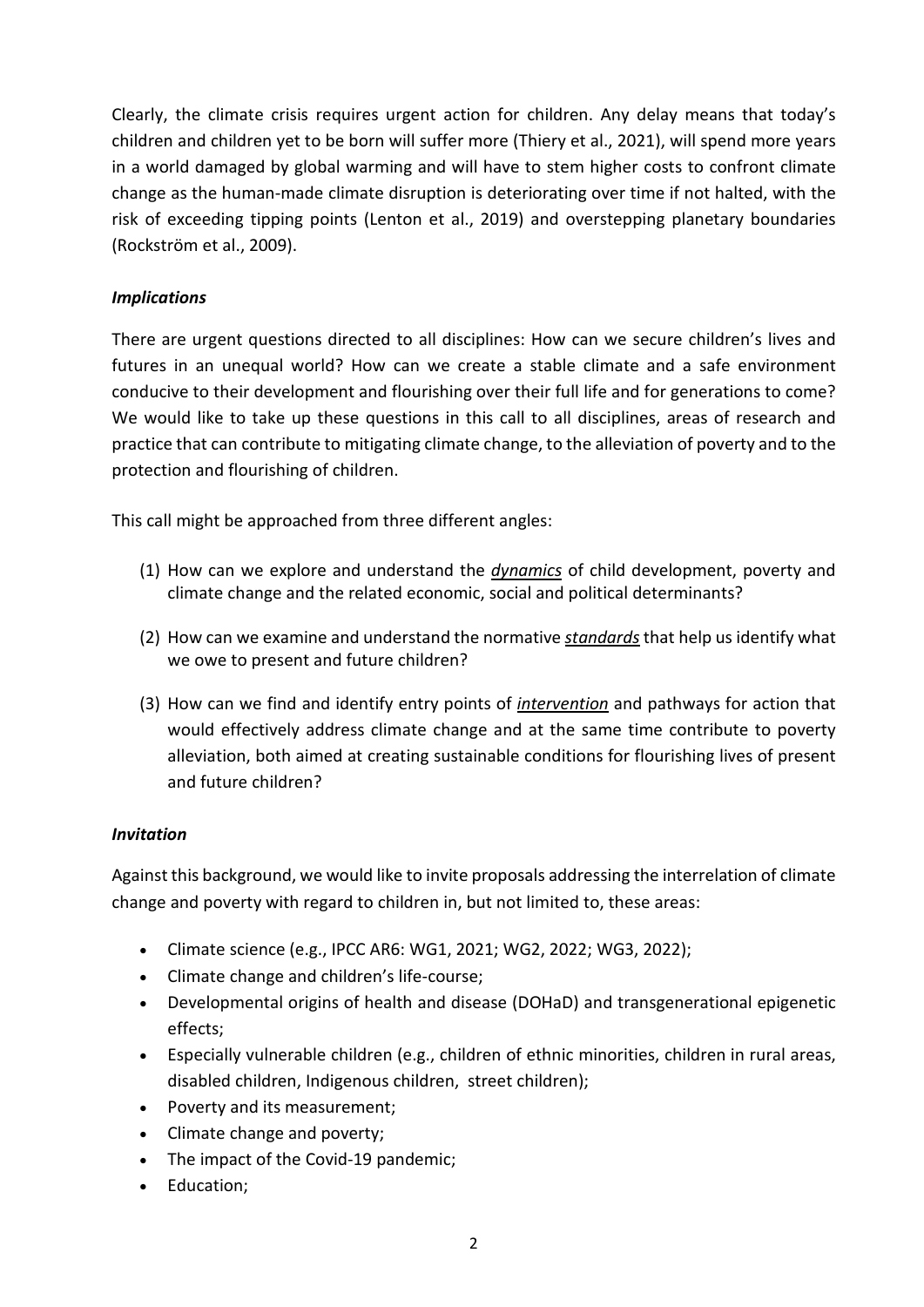- Food security and food systems;
- Health equity, health status, health care and health systems;
- Conflict and migration;
- Inequalities, including regional and global disparities;
- Marginalization and discrimination based on age, gender, culture, ethnicity, social status, etc.;
- Risk factors (e.g., prematurity, malnutrition, child labour);
- Protective factors (e.g., social cohesion, resilience);
- Participatory approaches and climate activism;
- Normative issues of ethics, distributive justice, children's rights and intergenerational equity;
- Climate law and litigation;
- Climate economics;
- Sustainable Development Goals.

This special issue builds on and expands a webinar in December 2021 organised by ASAP UK and entitled "The Climate Crisis and Children's Lives: Poverty, Health, and Child Rights". The special issue aims at bringing together researchers, scholars and practitioners from different disciplines, approaches and experiences who work on the complex and multifaceted dynamics between climate change and poverty and are concerned with the effects these dynamics have on children. Papers exploring normative, conceptual and empirical issues are welcome.

Dr Thomas Bundschuh *Special Issue Guest Editor*

#### **Manuscript Submission Information**

If you are interested in contributing to this Special Issue on **Children, Poverty and Climate Change** in Journal ASAP, please send a 250-300 word abstract (with key words and a short bio/CV) to Dr Thomas Bundschuh[, t.bundschuh@shu.ac.uk](mailto:t.bundschuh@shu.ac.uk) by **July 15, 2022**. Authors invited to submit a full-length paper will be notified by July 31, 2022.

Submitted manuscripts should not have been published previously, nor be under consideration for publication elsewhere (except conference proceedings papers). All manuscripts are thoroughly refereed through a double-blind peer-review process. A guide for authors and other relevant information for submission of manuscripts is available on the Instructions for Authors page [\(http://journalasap.org/index.php/asap/about/submissions\)](http://journalasap.org/index.php/asap/about/submissions).

#### **Tentative Timeline:**

- 1. Abstracts due: July 15, 2022.
- 2. Notification of acceptance: July 31, 2022.
- 3. Full papers due: November 15, 2022.
- 4. Invitation to Special Issue conference: November 30, 2022.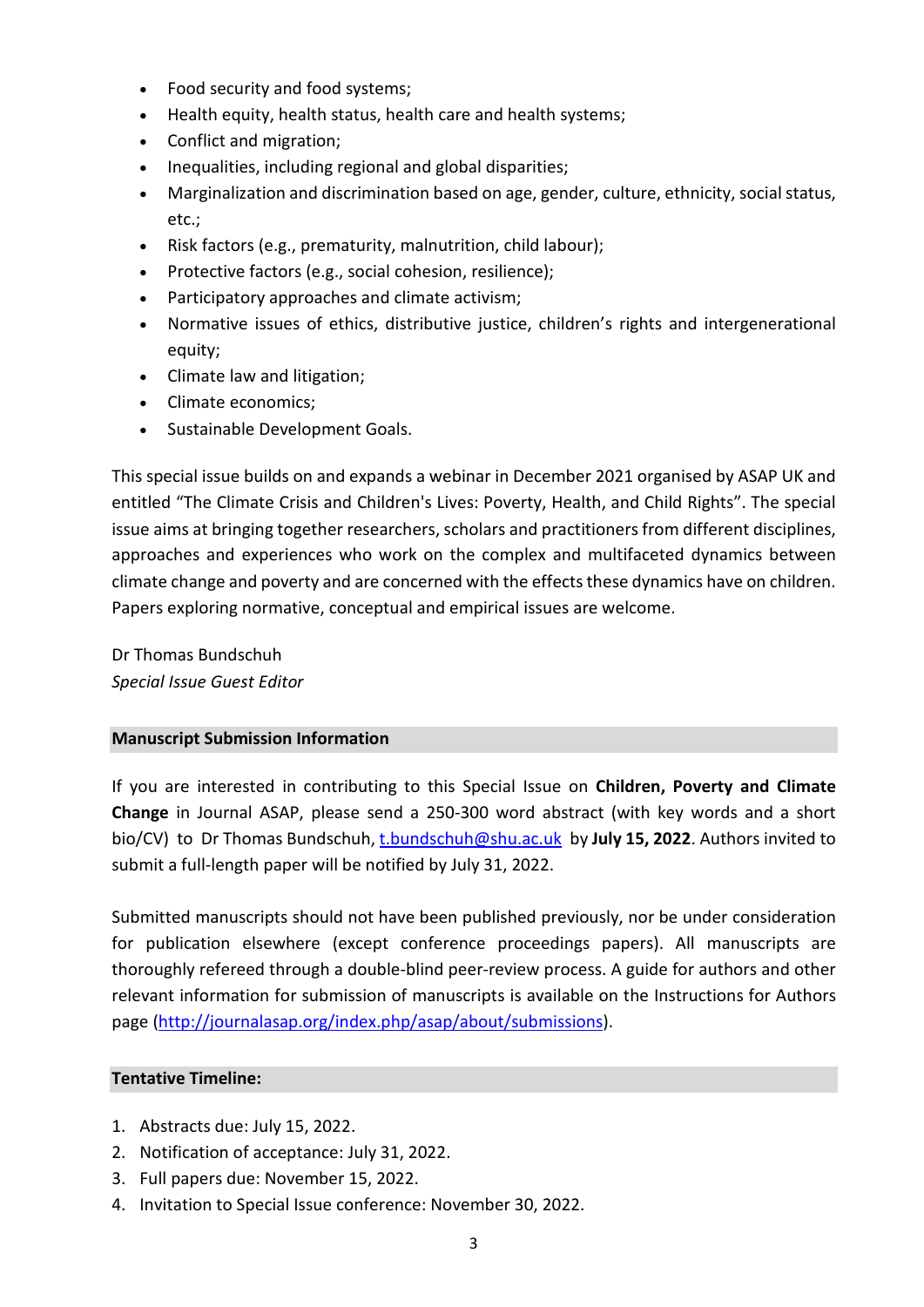- 5. Revision of drafts and presentation of drafts of full papers at Special Issue conference: January 13/14, 2023.
- 6. Revision and submission of final version: March 31, 2023.
- 7. Publication: May 1, 2023.

### **Special Issue Guest Editor**

**Dr Thomas Bundschuh**, PhD (transitional justice), LLM (human rights), FHEA, is a Senior Lecturer in Human Rights at the Helena Kennedy Centre for International Justice, Sheffield Hallam University. He is an experienced litigation lawyer, a trained mediator and a trustee of Academics Stand Against Poverty (ASAP UK). His doctoral research comparing the transitions of South Africa (1994) and Northern Ireland (1998) was funded by The Atlantic Philanthropies. He conducted field research in Rwanda and served as a humanitarian field worker in Brazil, South Africa and Uganda. Dr Bundschuh has been engaged with a range of NGOs, including FIAN International, the International Federation for Human Rights (FIDH), Human Rights Watch (HRW) and the Jesuit Refugee Service (JRS). His research and teaching are concerned with socio-economic rights, children's rights and transitional justice, with a focus on the human rights response to climate change, inequality, poverty and armed conflict. Recent work has appeared in the *International Journal of Transitional Justice* and the *Nordic Journal of Human Rights*. Dr Bundschuh's current research examines the climate crisis from the perspective of vulnerable groups, especially children, Indigenous peoples and women.

#### **References**

- Intergovernmental Panel on Climate Change (IPCC) (2021). *Sixth Assessment Report, Working Group I: The Physical Science Basis*. [https://www.ipcc.ch/report/sixth-assessment-report](https://www.ipcc.ch/report/sixth-assessment-report-working-group-i/)[working-group-i/](https://www.ipcc.ch/report/sixth-assessment-report-working-group-i/)
- Intergovernmental Panel on Climate Change (IPCC) (2022). *Sixth Assessment Report, Working Group II: Impacts, Adaptation and Vulnerability*. [https://www.ipcc.ch/report/sixth](https://www.ipcc.ch/report/sixth-assessment-report-working-group-ii/)[assessment-report-working-group-ii/](https://www.ipcc.ch/report/sixth-assessment-report-working-group-ii/)
- Intergovernmental Panel on Climate Change (IPCC) (2022). *Sixth Assessment Report, Working Group III: Mitigation of Climate Change*. [https://www.ipcc.ch/report/sixth-assessment](https://www.ipcc.ch/report/sixth-assessment-report-working-group-3/)[report-working-group-3/](https://www.ipcc.ch/report/sixth-assessment-report-working-group-3/)
- Lenton, T. M., et al. (2019). Climate tipping points too risky to bet against. *Nature*, *575*(7784), 592–595.<https://doi.org/10.1038/d41586-019-03595-0>
- Rockström, J., et al. (2009). A safe operating space for humanity: Identifying and quantifying planetary boundaries that must not be transgressed could help prevent human activities from causing unacceptable environmental change, argue Johan Rockström and colleagues. *Nature*, *461*(7263), 472–475. <https://doi.org/10.1038/461472a>
- Thiery, W., et al. (2021). Intergenerational inequities in exposure to climate extremes: Young generations are severely threatened by climate change. *Science*, *374*(6564), 158–160. <https://doi.org/10.1126/science.abi7339>